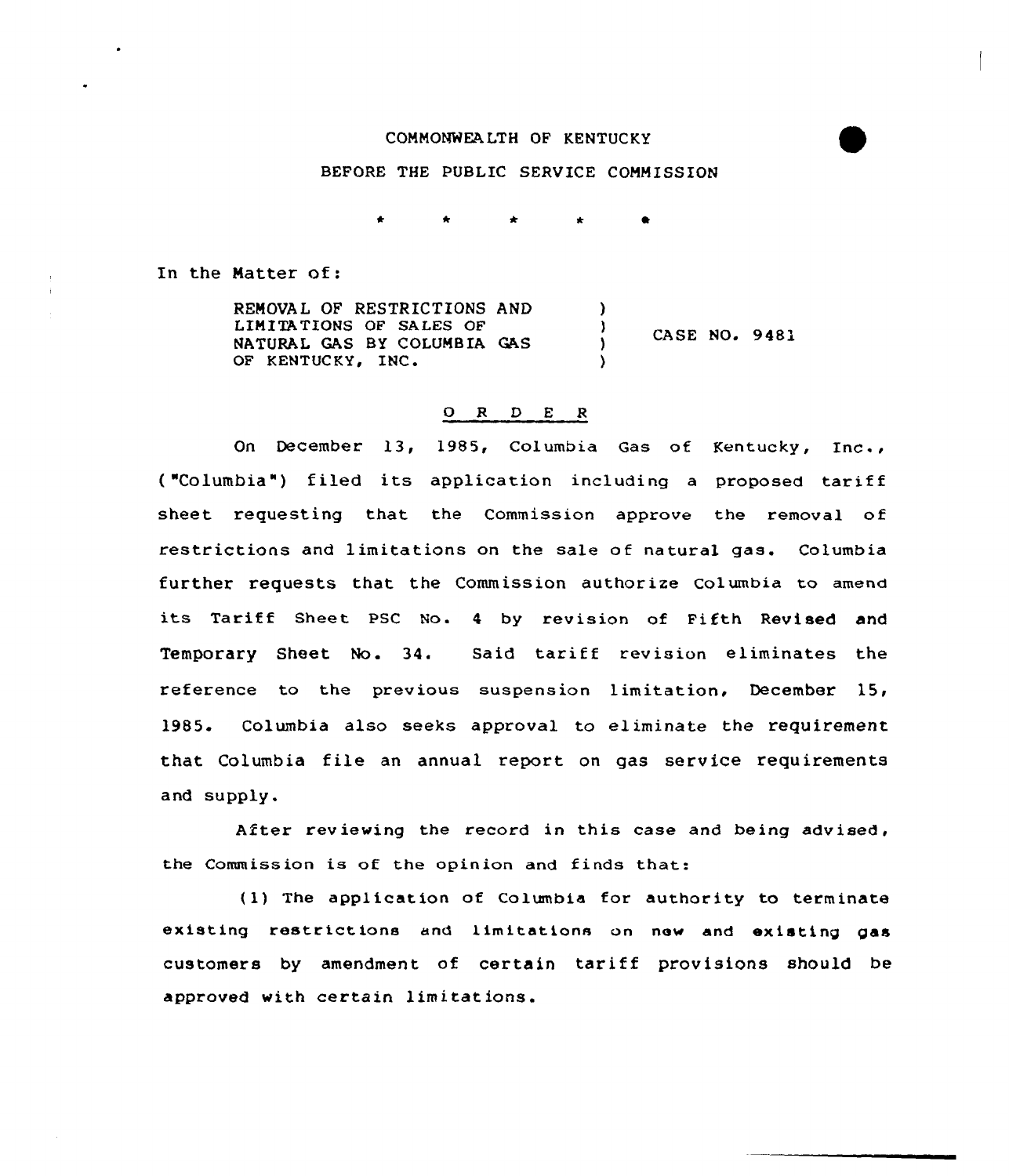(2) Columbia should be authorized to provide gas service to new residential, commercial and industrial customers and further, to provide gas service to meet increased requirements of existing commercial and industrial customers and that current restrictions on the provision of this service should be terminated for a period of <sup>3</sup> years. This will enable the Commission to assess the changing energy picture and determine whether a further extension is justif ied at the end of this period. This suspension should also be applicable to Columbia's <sup>5</sup> intrastate wholesale utility customers.

(3) Columbia's 5th Revised Sheet No. <sup>54</sup> of PSC No. <sup>4</sup> should be amended to include a reference to the end of the current suspension period, December 15, 19BS.

(4} The requirement that Columbia file an annual report on gas service requirements and supply should also be suspended for a period of 3 years.

(5) The curtailment priorities heretofore approved by the Commission should remain in effeet in the event they are needed because of future supply deficiencies.

IT IS THEREFORE ORDERED that:

(1) Columbia's application for authority to terminate existing restrictions and limitations on new and existing gas customers by amendment of certain tariff provisions shall be denied to the extent that the application seeks approval without limitations.

 $-2-$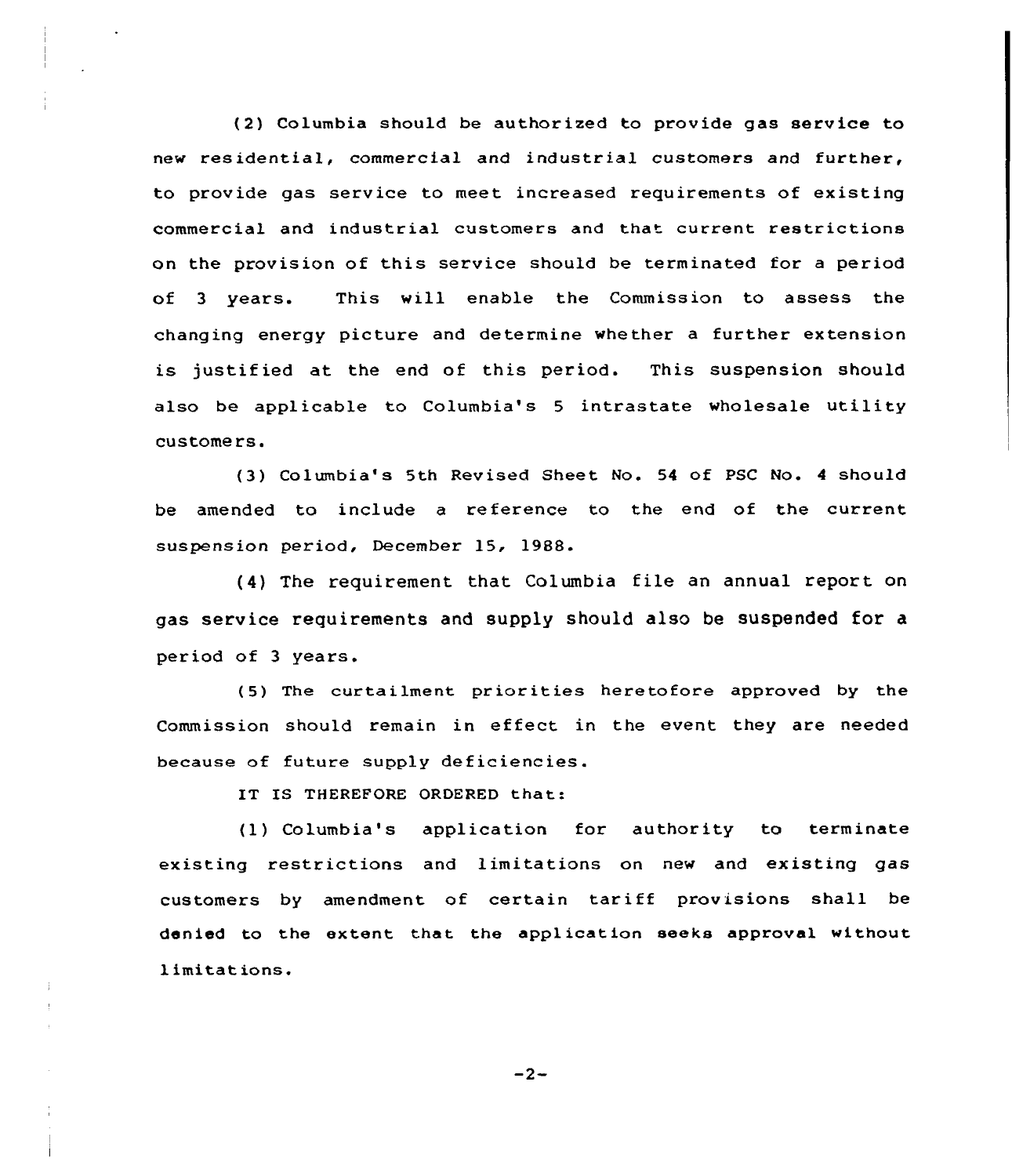(2) Columbia is hereby authorized to provide gas service to new residential, commercial and industrial customers and, further, to provide gas service to meet increased requirements of existing commercial and industrial customers and that current restrictions on the provision of this service shall be terminated for a period of 3 years. This suspension also shall be applicable to Columbia's <sup>5</sup> intrastate wholesale utility customers.

(3) Columbia's application to amend 5th Revised Sheet No. <sup>34</sup> of PSC No. <sup>4</sup> shall be denied to the extent that it seeks to eliminate the time limitation for suspension; the tariff shall be amended to reflect the December 15, 1988, expiration of the current suspension period.

(4) The current requirement that Columbia file an annual report on gas service requirements and supply shall be suspended for 3 years; Columbia's request to eliminate the requirement is denied.

(5) The cuxta ilment priorities heretofore approved by the Commission shall remain in effect in the event they are needed because of future supply deficiencies.

(6) Columbia shall file within <sup>30</sup> days from the date of this Order its revised tariff consistent with the provisions set out here in.

 $-3-$